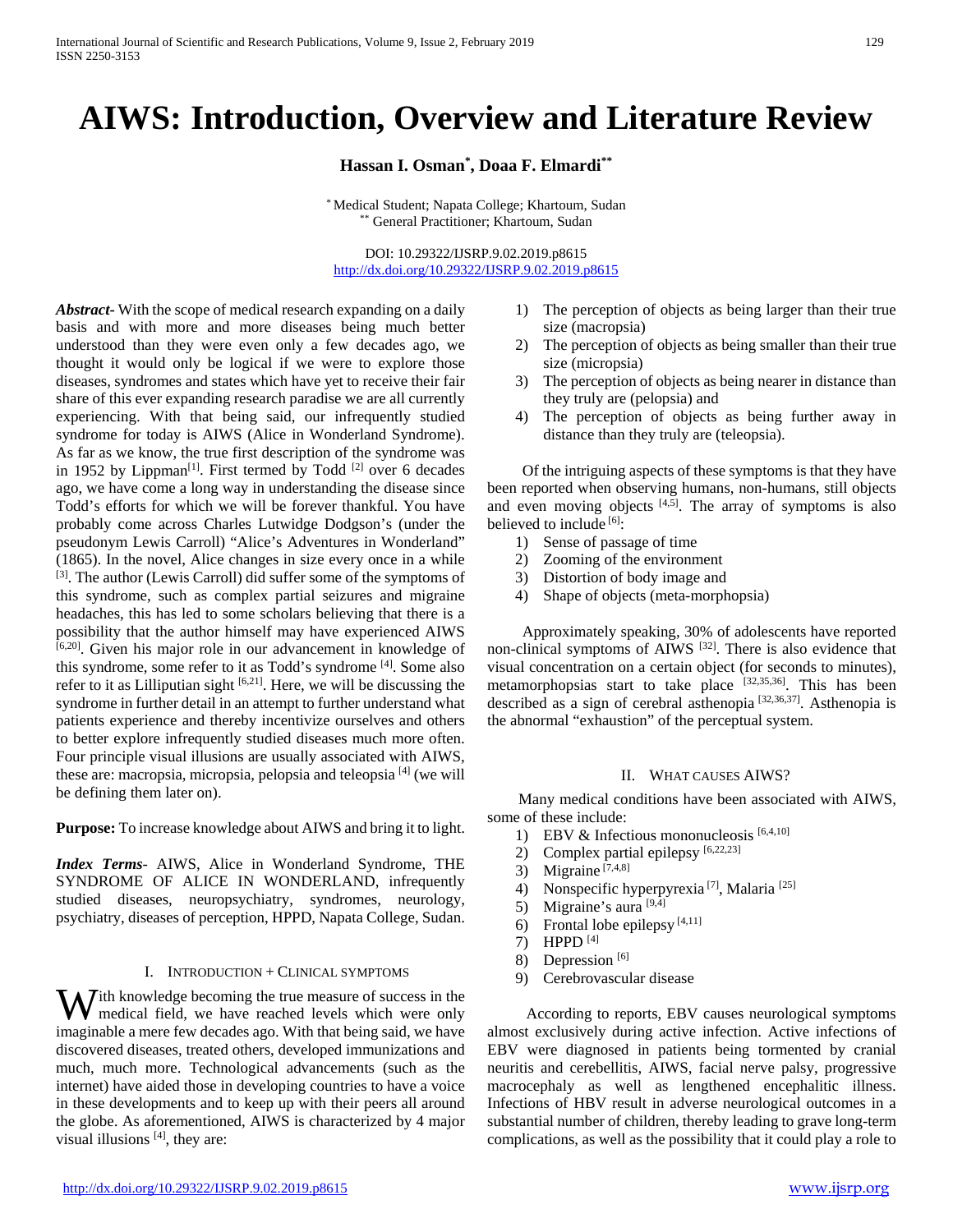the pathogenesis of hippocampal lesions  $[4,24]$ . EBV causes infectious mononucleosis.

 In the novel, Alice "floats about", which is a common illusion in complex partial seizures and yet one more reason to believe that the author did actually suffer from AIWS. The author also describes falling down a rabbit hole and a sensation of changing size are directly related to seizure experiences. "AIWS incorporating distortions in body image and shape, often with an impaired perception of time and place, is also associated with that type of epilepsy" [3,26,27].

Medical literature proposes the possibility of fever being a cause of AIWS  $[7,25]$ . Even though there is reason to believe that malaria could cause AIWS, there is still uncertainty on whether the malaria itself is the cause or it is the associated hyperpyrexia [7,25]. There is also reason to believe that mefloquine and topiramate possess the possibility to spark symptoms of AIWS [25].

 The array of symptoms is followed by an aura in patients who suffer from migraine with aura (constituting approximately 15% of migraineurs). Some of the aural include  $[6,28]$ :

- $\triangleright$  perception of flashing lights that begin in the center of vision and expand in jagged patterns out into the periphery.
- $\triangleright$  Somatosensory symptoms, examples include: numbness and tingling.
- $\triangleright$  AIWS

 Nuclear medicine techniques are able to demonstrate changes in cerebral perfusion and is used to detect abnormal cerebral areas in patients with classic migraine [29,30], who are tormented by perfusion alterations in either the retina or the visual pathway. "While patients with AIWS, showed abnormal perfusion in medial temporal, hippocampus, tempro-occipital or temproparieto-occipital regions" [6,28].

 HPPD is a state in which the hallucinogenic effect of a certain drug (in this case LSD) is experienced by the drug user even though they abstained from said drug. To the extent of our knowledge, there has been only one report on a case of AIWS associated with HPPD [4]. According to the DSM-5, "HPPD may recapitulate the prior substance intoxication, reflecting the primary perceptual experience, i.e., visual imagery experienced under hallucinogen intoxication should be re-experienced during HPPD" [4,12]. Extensive reviews on literature regarding HPPD has been previously undergone  $[4,13]$ . Even though there have been many attempts at understanding the mechanisms by which LSD intoxication results in the experiences it results in, we have yet to come to a truly deep, comprehensive understanding of how it occurs, a significant proportion of this work is attributed to Lerner AG [4,14,15,16]. There is reason to believe that LSD intake might result in interim finite and capricious damage of the LGN causing maladjustion of the parvocellular cells which could possibly inflect the acuity of forms and shapes, and magnocellular cells which may inflect the acuity of movement of still objects [4,16,17,18,19]. This presentation could easily be confused with psychosis or drug intoxication [6]. A Japanese study once stated that there might be a possibility the ingredients found in cough syrup could cause AIWS, further studies, however, need to be undertaken to either validate or disprove these findings  $[6,21]$ . It is important that we note that the eyes do not suffer from any problem, it is only the brain's perception that is flawed, what is interesting and aids in this conclusion is that the hallucinations continue on even after the eyes are closed, thereby affirming the conclusion of the flaw being of perception and not of sight [6,21].

This (depression) theory of causation is principally related to the reported case of a 54-year old Japanese businessman who had exhibited AIWS and went on to develop a depressive disorder. There were no abnormal physical findings in the patient. Authors thereby concluded that depressive illness could possibly have played a role in causing AIWS [6,31].

 Cerebrovascular disease could, and does, present with a vast array of signs and symptoms which could prove challenging to understand to both the physician and the patient. In 2 reported cases, AIWS was caused by epileptic activity which, in and of itself, was secondary to either hemorrhagic or ischemic lesions, in both cases, however, the lesions affected the occipital lobe of the brain  $[43]$  (which is probably why they experienced the visual signs and symptoms of AIWS).

 The causes of AIWS have been categorized, by Blom [32], into 8, these are:

- 1) Infectious diseases
- 2) CNS lesions
- 3) PNS lesions
- 4) Paroxysmal neurologic disorders
- 5) Psychiatric disorders
- 6) Medication
- 7) Substance-induced (HPPD)
- 8) Miscellaneous

 Some professionals expect the list of vast array of conditions occurring with AIWS to only keep growing with time with the publication of more case reports and case series [32].

# III. DURATION OF AIWS AND OUTCOME(S)

 For the most part, the duration of AIWS symptoms seems to be relatively short (ranging mostly from minutes to days) [32,33]. With that being said, there are occurrences in which the symptoms lasted for years  $^{[32,34]}$  and sometimes for life  $^{[32,35]}$ .

# IV. EPIDEMIOLOGY

We were unable to come across data on AIWS at large, however it is generally assumed that AIWS is rare, some clinical studies amongst patients with migraine present reason to believe that the prevalence rate in this group of patients could be around the 15% range [32,38,39].

# V. DIAGNOSIS

 With the absence of AIWS in major classifications such as the ICD-10<sup>[32,40]</sup> and the DSM-5<sup>[32,12]</sup>, diagnosis of AIWS is a combination of sound knowledge of the syndrome, its causes, a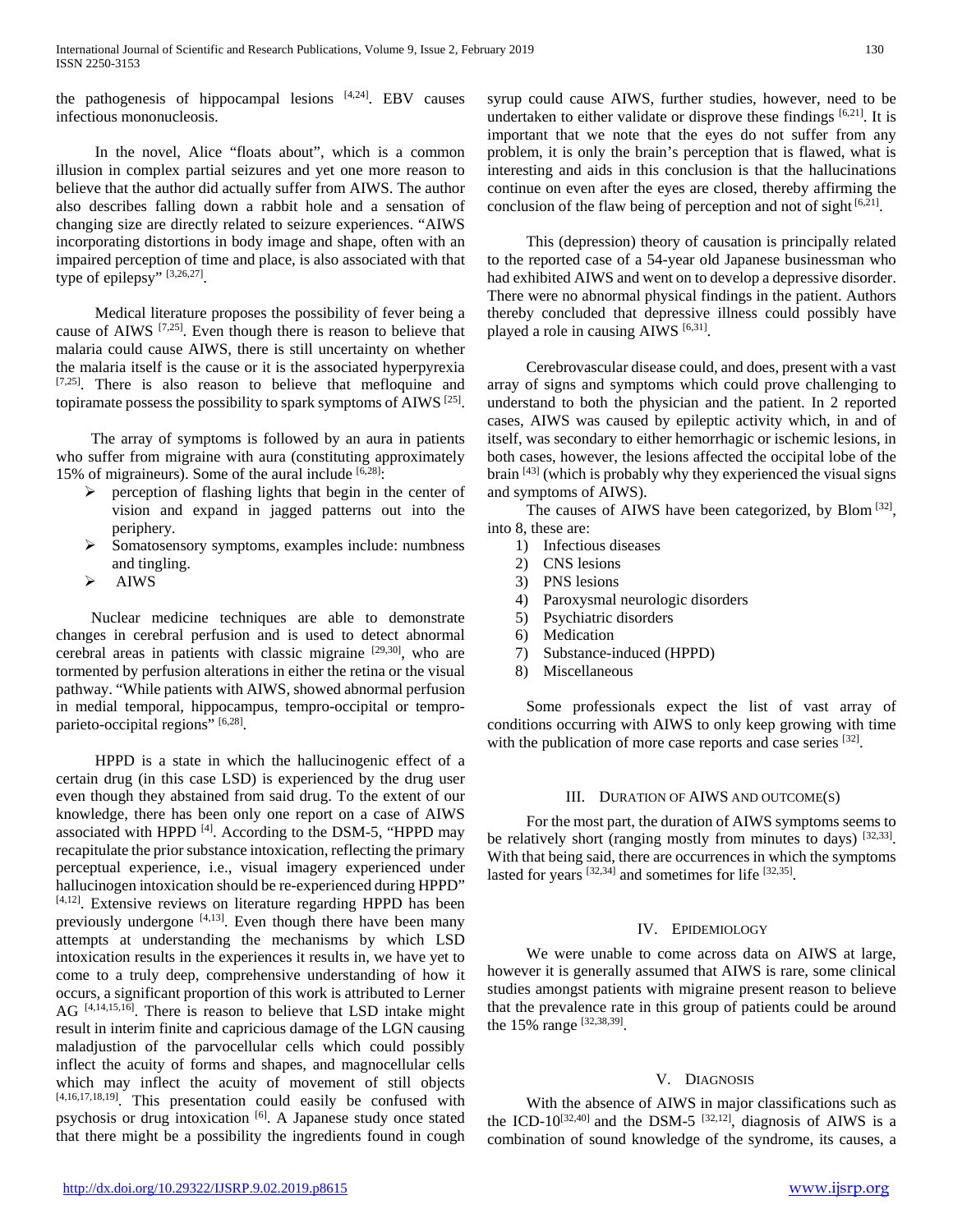thorough neurological examination and proper history taking. Generally speaking, nuclear medicine is of good aid to clinicians when diagnosing AIWS. A functional MRI of a 13-year old conducted by Love et. al showed evidence of lessened activity in both the primary and extrastriate visual cortical regions, the child's MRI also showed "increased activation in parietal lobe cortical regions as compared to a matched control participant" [41]. We were unable to come across studies in which a CT scan was used in diagnosis of AIWS. Even though odds are not in the favor of any significant positive findings (e.g. lesions), cases in which the practitioner suspects central origins should be efficient to initiate auxiliary investigations (e.g. blood tests, brain MRI, EEG, etc.)  $[32,42]$ . If the cause were cerebrovascular disease, a CT scan and/or a transcranial Doppler echo study might prove useful. Results associated with the aforementioned will differ depending on the exact cause of AIWS. So far, it is mostly dependent on the practitioner's knowledge, judgement and experience.

### VI. TREATMENT

 The treatment seems to be depending on that of the underlying cause, a lot of times reassurance alone might be enough  $[32]$ . Of course, for the curative process to be the best it can be, it is vital that the clinician is aware of AIWS – that is: its presenting signs, symptoms, possible underlying conditions, treatment to said conditions and the side effects of these treatments. Usually, AIWS occurs with the active phase of the underlying condition which caused it to occur in the first place [32]. It is also of significant importance that the clinician is preforms a careful assessment and is able to judge when it might be at everyone's interest for the patient to be admitted to a healthcare facility.

## VII. CONCLUSIONS

 Even though it has been over 6 decades since the syndrome has been named, it is only recently that we have begun to truly give AIWS the attention it deserves. This is believed to be the result of multiple factors including our advancements in functional imaging of the brain (i.e. it is believed to have "re-sparked" our interest). However, we have yet to reach levels of understanding that will fulfill our curiosity  $^{[32]}$ . We believe it is only a matter of time before we reach higher understandings of this syndrome. All in all, we have made advancements and the syndrome is starting to receive its fair share of medical attention. Unfortunately, we were unable to come across any articles of any type on AIWS in Sudan, so, as far as we know, this is the first article out of Sudan discussing AIWS. We hope it is informative and that it brings light to such syndromes as well as increases the quality and quantity of research coming from our nation and the world. If one thing is for sure, it is that we wish for more attention from the medical research community on this topic as well as other infrequently studied topics. Unfortunately, we believe our understanding of the mind, how it functions, what drugs do to it and how to repair damage done to it is still, at best, at its primary stages, we believe that the advancements in technology will significantly aid in increasing the pace at which we have been studying the mind. This is not to say that we are doing poorly, but rather to motivate ourselves and others to truly "give in 100% and nothing else".

## **Abbreviations used:**

- 1) AIWS = Alice in Wonderland Syndrome
- 2) HPPD = Hallucinogen Persisting Perception Disorder
- 3) EBV = Epstein-Barr Virus
- 4) PNS = Peripheral Nervous System
- 5) CNS = Central Nervous System
- 6) ICD-10 = The International Classification of Diseases, 10th Revision
- 7) DSM = Diagnostic and Statistical Manual of Mental Disorders
- 8) LSD = Lysergic Acid Diethylamide
- 9) LGN = Lateral Geniculate Nucleus
- 10) MRI = Magnetic Resonance Imaging
- 11) CT = Computed Tomography

#### Guide

Author; Year; *Title*; Journal

#### **REFERENCES**

- [1] C. W. Lippman; 1952; *Certain hallucinations peculiar to migraine*; Journal of Nervous and Mental Disease
- [2] J. TODD; 1955; THE SYNDROME OF ALICE IN WONDERLAND, Canad. M. A. J.
- [3] Lewis Carroll; 1865; Alice's Adventures in Wonderland (book)
- [4] Arturo G. Lerner and Shaul Lev ran; 2015; LSD-associated "Alice in Wonderland Syndrome" (AIWS): A Hallucinogen Persisting Perception Disorder (HPPD) Case Report; Isr J Psychiatry Relat Sci
- [5] Lerner AG; Unpublished data
- [6] Nabil Kitchener; 2004; *Alice in Wonderland Syndrome*; The International Journal of Child Neuropsychiatry
- [7] Servizio DEA, et. al; 1999; *The Alice in Wonderland syndrome*; Minerva Med
- [8] Pacheva IH, Ivanov IS; 2013; Migraine variants occurrence in pediatric neurology practice; Clin Neurol Neurosur
- [9] Bayen E, Cleret de Langavant L, Fénelon G; 2012; The Alice in Wonderland syndrome: An unusual aura in migraine; rev Neurol
- [10] Lahat E, Berkovitch M, Barr J, Paret G, Barzilai A; 1999; Abnormal visual evoked potential in children with Alice in Wonderland syndrome due to infectious mononucleosis; J Child Neurol
- [11] Zwijnenburg PJ, et. al; 2002; Alice in Wonderland syndrome: A clinical presentation of frontal lobe epilepsy; Neuropediatrics
- [12] American Psychiatric Association; 2013; Diagnostic and Statistical Manual of Mental Disorders, Fifth Edition; DSM-5
- [13] Halpern JH, Pope HG; 2003; Hallucinogen persisting perception disorder: What do we know after 50 years?; Drug Alcohol Depend
- [14] Lerner AG, et. al.; 2002; Flashback and hallucinogen persisting perception disorder: Clinical aspects and pharmacological treatment approach; Isr J Psychiatry relat Sci.
- [15] Lerner AG, et.al.; 2003; Clonazepam treatment of LSD-induced hallucination persisting perception disorder with anxiety features; Int Clin Psychopharmacol
- [16] Lerner AG, et. al.; 2014; *Flashback and HPPD: A clinical- oriented concise review*; Isr J Psychiatry relat Sci
- [17] Lerner AG, rudinski D, Goodman C.and Lev ran S; 2014; Flashback and HPPD: LSD flashbacks – The appearance of new visual imagery not experienced during initial intoxication: Two case reports; Isr J Psychiatry relat Sci;
- [18] Abe K, Oda N, Araki r, Igata M.; 1989; *Macropsia, micropsia, and episodic illusions in Japanese adolescents*; J Am Acad Child Adolesc Psychiatry
- [19] Schneck JM; 1965; *Macropsia*; Am J Psychiatry
- [20] Krasner, N; 2002; Famous People with Epilepsy: Lewis Carroll Through the Looking Glass; Epigraph